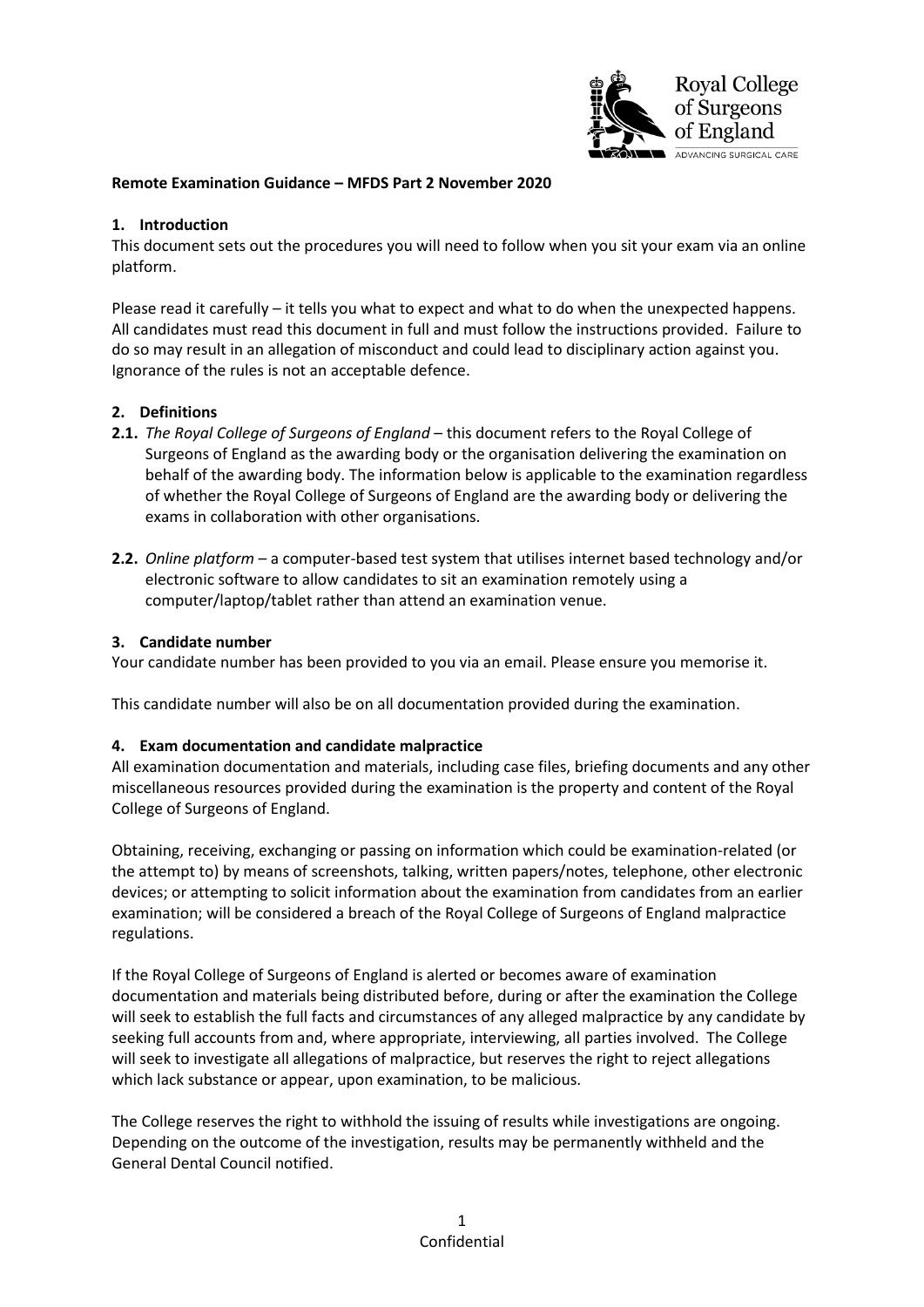

The College takes exam malpractice extremely seriously and will investigate all allegations. This document draws your attention to some of the ways in which you could potentially be thought to be cheating.

The list below describes examples of candidate exam condition violations and is not exhaustive:

- Looking at mobile phone / tablet when not required
- Wearing of any earplugs or headphones to block out background noise (please note, you are allowed to wear a *headset*, which will have a microphone attachment – this must be wired to your electronic device that you will be using for the examination)
- Continuously looking around room (up, down, to the left or to the right)
- Wearing of any clothing with the ability to hide materials i.e. hooded jumper
- Leaving the room
- Looking at hands or wrists
- Accessing web pages
- Accessing other applications, such as Word/Excel or their folders/windows explorer
- Taking screenshots of exam content
- Other people entering the room
- Talking to anyone outside of the room
- Using multiple screens
- Text books or pre-written notes in exam taking environment
- **Notepad and writing equipment (for written exams, i.e. MCQs or SAQs, taken through the test portal Surpass).** *Please note: for assessments that involve preparation for a casediscussion, blank notepaper is permitted*
- Notes around the room
- Room is too dark
- Wearing sunglasses or smart glasses (without a need to do so)
- **Wearing a watch of any kind**
- Web cam on laptop angled up/face obscured
- Vaping/smoking

If you are in any doubt about potential candidate malpractice during the examination, please contact th[e dentalexams@rcseng.ac.uk.](mailto:dentalexams@rcseng.ac.uk)

#### **5. Exam location and requirements**

As this exam is taking place remotely you will be expected to find your own examination location that meets your requirements for comfort, safety and quiet. You will not be allowed anyone else in the room with you and must safeguard against any interruption while your examination is taking place. It is the candidate's responsibility to ensure they are in a room/location where they will not be disturbed. Any disturbances, out of the control of the College, will not be considered as mitigating circumstances.

You will need an electronic device (laptop, desktop computer.) that has a camera facility and during your registration you will be asked to confirm your set-up and the environment around you with the camera on your electronic device.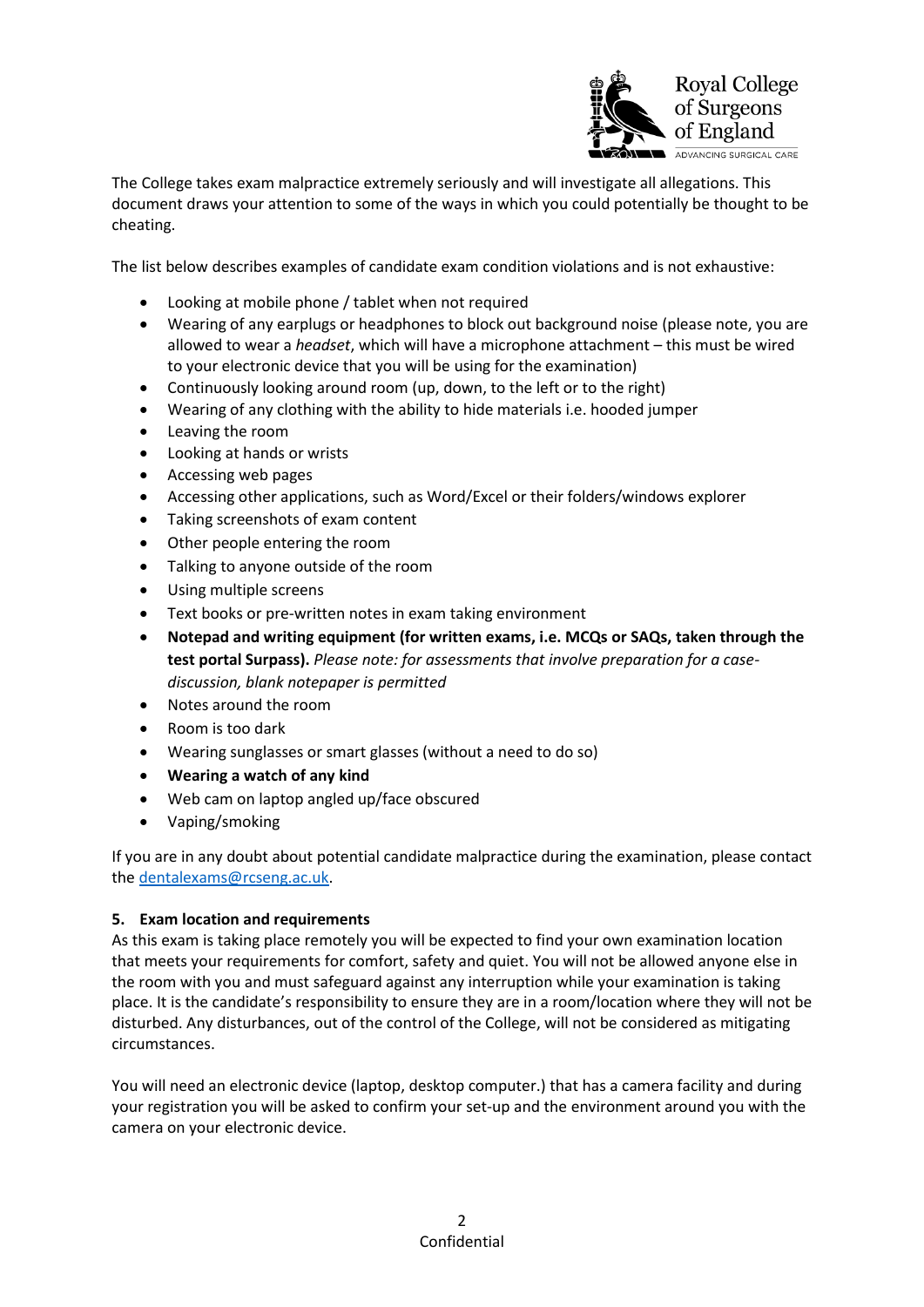

You will need to ensure that your hardware and internet connection is of the required standard as set down by the College:

|  | Bandwidth(up/down) |
|--|--------------------|
|  |                    |

### **Scenario**

1Mbps/2Mbps HD Group video calling (540p videos on 1080p screen)

# **6. Permitted materials and equipment**

Please note that if you do not abide by the instructions and specifications in this section (section 7 below), the College may consider your behaviour as malpractice (see section 4).

# **7.1 Phones and other electronic devices**

You must not use mobile phones, smart watches, stop watches, e-readers, tablets or other electronic devices during an exam.

The College will allow your phone to be available near your person as a means of quick communication if your internet connection is lost for a significant period of time during your examination. *Your phone must be on silent mode, and placed face-down on the desk* near you and not touched during your examination unless to communicate with RCS Staff in the event of an interruption.

All other electronics, other than your smartphone and the electronic device (laptop or Desktop) being used to sit the examination are to be removed and/or placed in your bag, away from your desk. Smartwatches must be turned off completely, not set to silent or do not disturb, and placed away from your desk and person.

If you wish to use a timer, you must use another device other than your smartwatch and smartphone.

Any other personal items such as religious icons or mementos must be placed under your desk.

# **7.2 Personal items**

You are responsible for bringing your own pens, pencils, notepad, etc. to the exam. Any notepaper brought in to the exam room must be blank when starting the exam. The invigilators reserve the right to request site of any notepaper before the exam begins. If you use a pencil case or similar, it must be transparent to allow invigilators to see the contents. If an invigilator cannot see the contents clearly, they are entitled to check. You may not bring any paper into the exam that already has written notes.

You may bring an unlabelled, re-sealable, clear plastic drinking bottle into your exam. Food and/or medication is not allowed in the exam unless you have a medical requirement and this has been agreed in advance with exams staff (see sections 8 & 9). Please note that if it is agreed that you can have medication in the exam room, the medication must be stored in a clear, label-free container.

#### **7.3 Academic materials**

If you are unsure about what you may or may not take into an exam, you should check with the [dentalexams@rcseng.ac.uk.](mailto:dentalexams@rcseng.ac.uk) This examination is not 'open-book.' You are not permitted to have any textbooks or written notes with you upon entering and starting the examination.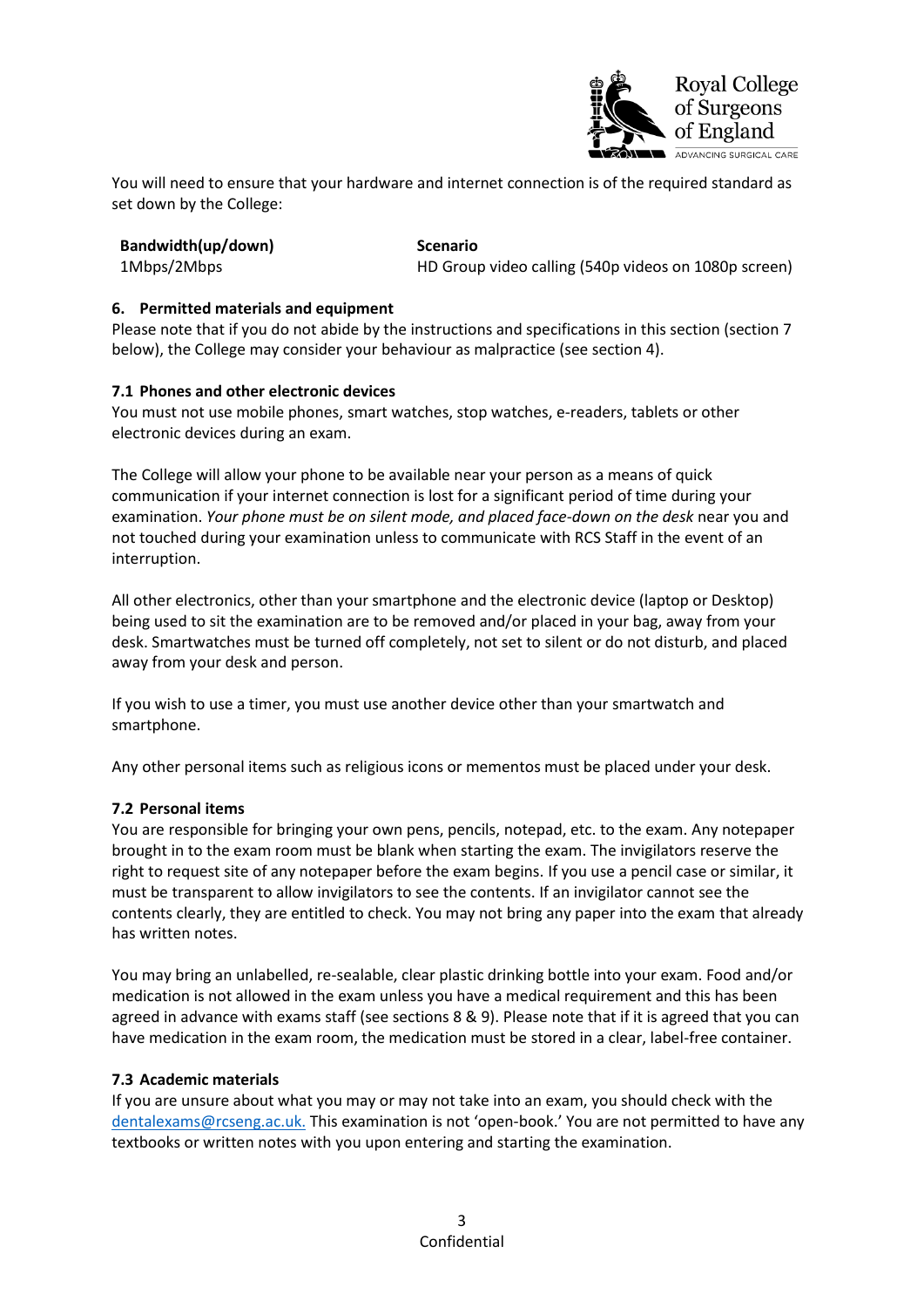

Where an invigilator finds prohibited materials, such as annotations, the invigilator may file a misconduct report against you which could lead to formal action being taken.

# **8 Reasonable Adjustments**

You may be eligible for Reasonable Adjustments if you are disabled, have a specific learning difficulty (such as dyslexia or dyspraxia) or have an ongoing medical condition. If you have not already done so, you should contact the [dentalexams@rcseng.ac.uk](mailto:dentalexams@rcseng.ac.uk) for more advice.

Please note that Reasonable Adjustment requests must be made at the point of application and accompanied by full supporting documentation (doctor's note, educational psychologist report etc.). Late reasonable adjustment applications that do not allow for sufficient time for the College to prepare for the adjustment may not be considered. If you have a reasonable adjustment request approved, you will be notified before the start of the exam period.

### **9 Sitting the exam**

By entering the exam room you are declaring yourself fit to sit the exam. If you have experienced disruption to your studies prior to the exam (from personal difficulties e.g. bereavement or illness etc.) you must think carefully about whether you should attempt the exam or whether you should postpone sitting the examination. You may withdraw up to the first day of the examination and request a refund of your examination if you have extenuating circumstances and can provide supporting documentation. Any withdrawal from the exam after the closing date, without supported extenuating circumstances, will not be eligible for a refund of the examination fee.

# **9.1 Entering the exam room**

You should arrive into the candidate briefing room in good time for each exam. You will be informed on your admit letter the appropriate time to do so. Please ensure you have checked your letter thoroughly and do not log-in before it is time to do so. All timings of the examination will be based on the time zone for the United Kingdom.

The invigilator will tell you when you may enter your examination room. Please do not move to or from the examination room until an invigilator tells you to do so.

# **9.2 Clothing**

You should not wear any clothing which would prevent an invigilator from being able to identify you from your photo ID or which may conceal equipment or materials.

You may be asked to remove any headwear which is not worn for religious purposes. If you wear a facial covering for religious or cultural reasons, a member of staff (of the same sex as you) may ask you to accompany them to a private online room to check your identity before the exam. They may also check that you are not bringing in any equipment or materials, other than those permitted (see Section 7).

#### **10 Conduct during the exam**

You are expected to conduct yourself honestly and respectfully during the exam. This means following all invigilator instructions, being aware of your surroundings and being aware of how your behaviour may impact on other students during the examination. Failure to comply with instructions could lead to formal action being taken.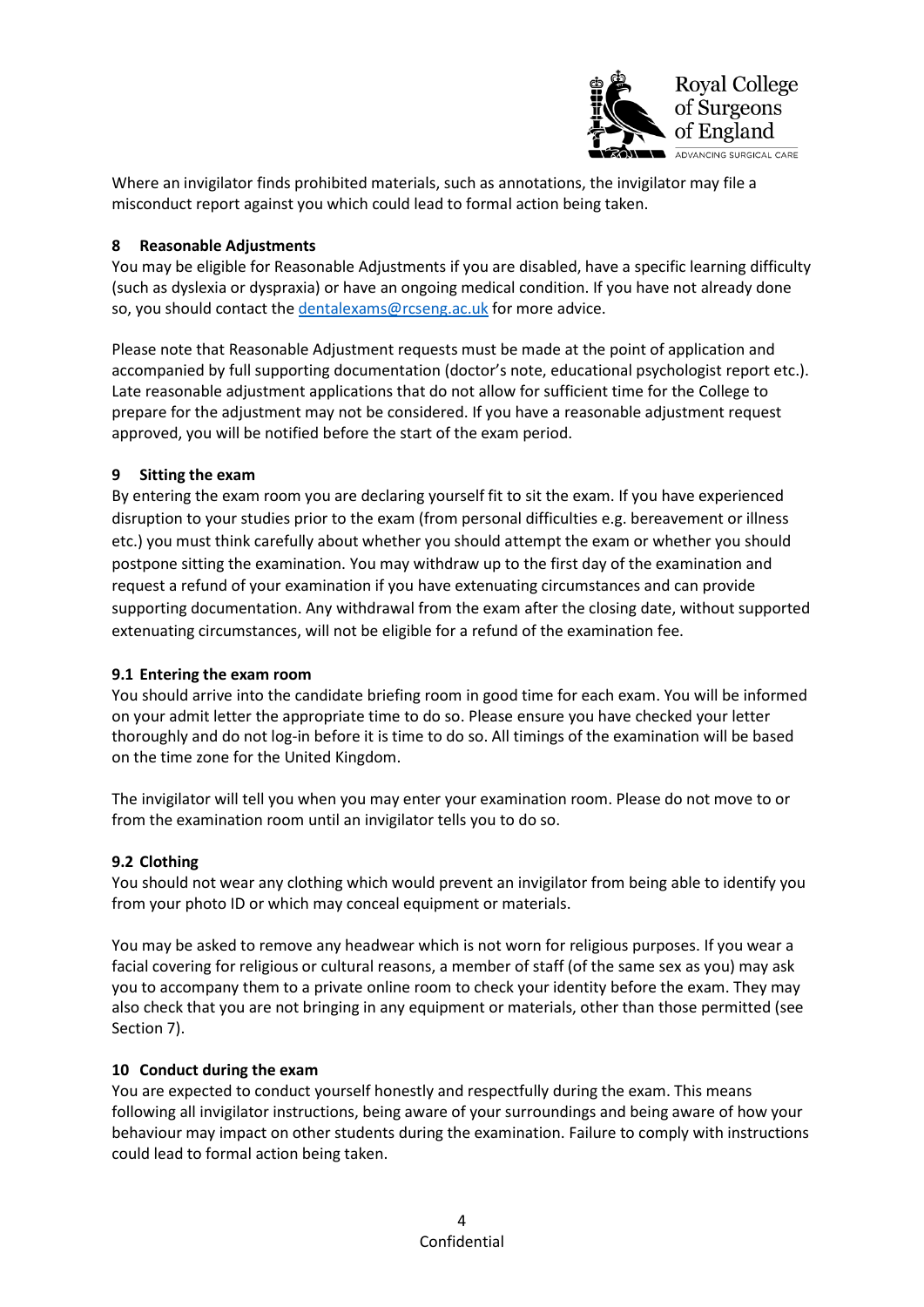

### **10.1 Exam question queries**

We are not able to help with interpreting questions or assisting with your understanding of a particular word or phrase. In the rare event that any examination materials contains a substantive error the Dental Examinations Team will work with the relevant department to resolve the issue during the exam. You will not normally be granted any additional exam time. If you still have concerns after the exam, you must raise the matter in writing within seven days of the exam in question.

# **10.2 Leaving the exam room**

At the end of your examination you will be invited by the invigilator to leave the examination room, this means you will need to hang-up from the meeting and log-off from Microsoft Teams completely until your next examination session.

Due to the tight turn-around and in case of any delays we will encourage all candidates wishing to give feedback to complete the electronic feedback forms that will be available and return this by email after each examination session.

### **11 Mitigating circumstances**

The College operates a fit to sit policy and by attending your examination, you are declaring that you are in a fit state to take your examination. However, we recognise that there may be occasions when a candidate taking an examination experiences an event before or during the examination is completed that may cause them to perform at a less than optimal level or substantially interrupts their examination. In such circumstances, an application for special consideration due to mitigating circumstances can be submitted and should be supported in writing with a full explanation of events plus all relevant supporting documentation.

Please expect the possibility of intermittent internet connectivity and that your examination may not run exactly to time. The College will ensure the examination runs as smoothly as possible, it is likely that there may be some elements, especially in regards to technology, which are outside of our control.

The College has prepared for all eventualities and have factored in additional examiners if required plus extra time between sessions for ease of movement between the rooms to account for minor delays. We have also arranged our timetable so that, in the event that a candidate is unable to sit their exam on time for various, legitimate reasons, we have spare rooms available later in the day. However, these spare rooms are not guaranteed and you should make every effort to connect to your room at the specified time.

If your internet connectivity is lost during your examination, i.e. you drop off or you are unable to hear the examiners/see them suddenly, you will have to contact your support person, whose details you will be given on the day of the examination. Please try and get back into the meeting as soon as possible. If you only lose a few seconds or a minute or two, extra time will be provided and examiners will inform RCS of the need for extra time.

If you lose connectivity for longer than five minutes, please try and get back to the candidate briefing room where possible. Your support person will do their best to arrange for you to re-sit the examination later that same day with a different case material.